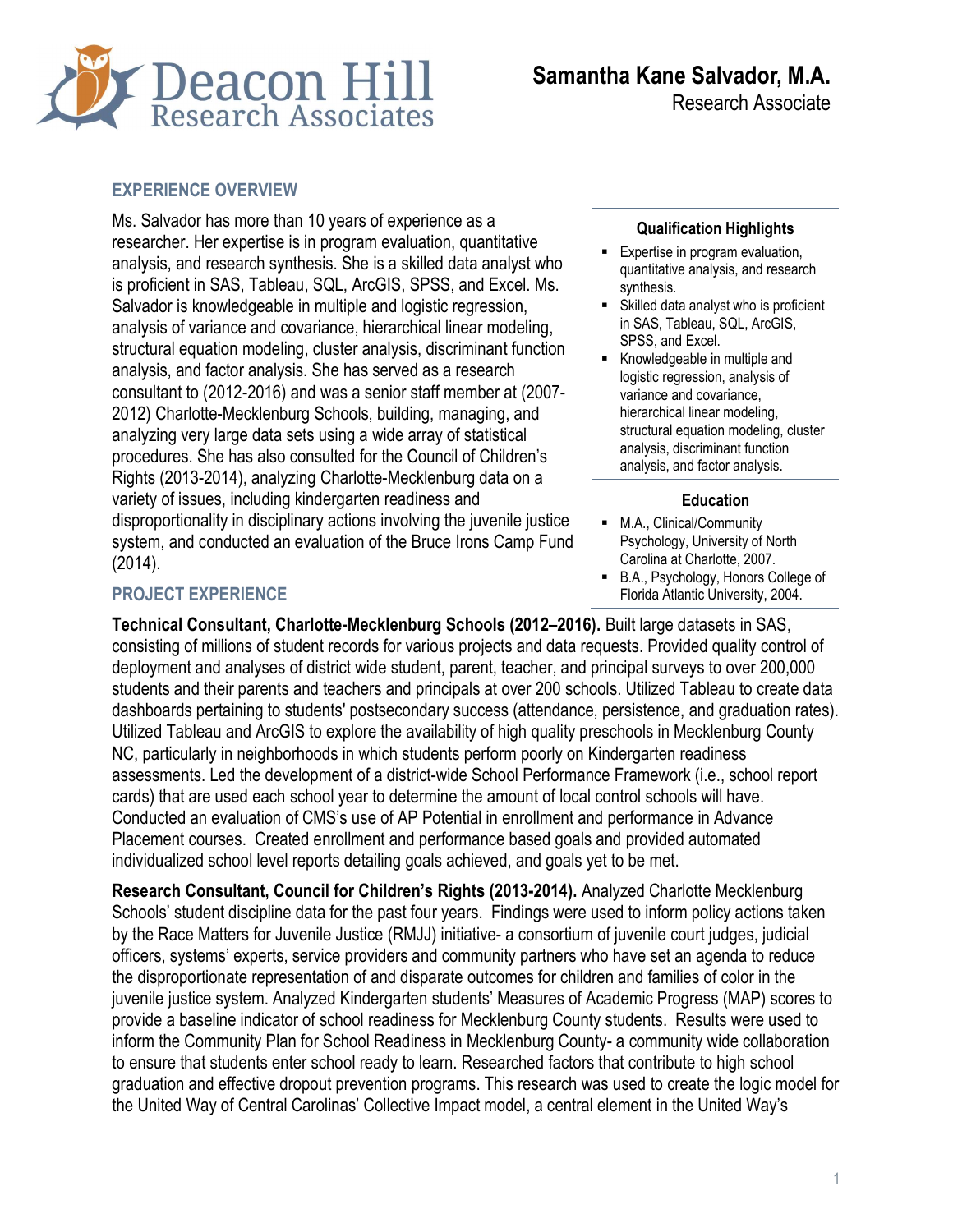Strategic Plan. Created a systems change framework, which included 4 broad systems approaches (Trauma Informed, System of Care, Developmental, Public Health Approach), and a needs assessment plan for use in a community process to transform the child welfare system and implement best practices in Mecklenburg County.

Evaluator, Bruce Irons Camp Fund (2014). Conducted the 2014 program evaluation for the Bruce Irons Camp Fund (BICF), which provides residential summer camp experiences to 5th through 9th grade students who would not be able to attend otherwise.

Senior Research Analyst, Center for Research and Evaluation, Charlotte-Mecklenburg Schools (2007-2012). Used SPSS and SAS to build large data files (usually consisting of 100,000+ student records) of student demographic, assessment, and program specific information for use in analyses. Designed and conducted program evaluations and research studies. Utilized descriptive, inferential, and multivariate statistics, using SPSS and SAS, to summarize and analyze existing and collected data; prepared reports including district and school analyses. Reviewed research proposals submitted by outside entities to ensure that quality research is conducted in CMS schools. Selected as an Agency Fellow by the Center for Education Policy Research at Harvard University (2010-2012). Participated in quarterly professional development workshops focused on topics such as compensation reform, measuring teacher effectiveness, and using post-secondary data.

Adjunct Professor, University of North Carolina – Charlotte (2010). Taught a graduate level Program Evaluation course which was oriented toward providing an understanding of different approaches to program evaluation and evaluation research, building an evaluation plan, choosing appropriate evaluation procedures, analyzing and reporting evaluation outcomes, and ethical issues in conducting a program evaluation. Student final products included evaluation critiques and a program evaluation proposal.

Graduate Assistant, Institute for Social Capital, University of North Carolina – Charlotte (2007). Played a key supportive role in the development, training, and execution of a Duke Endowment funded evaluation of residential treatment centers in North and South Carolina. Collected social capital research data for the Institute's comprehensive database. Prepared research reports for community action programs and initiatives.

Research Coordinator, Sibling Resilience Study, University of North Carolina – Charlotte (2004- 2006). Coordinated a Federally Funded Grant project investigating the psychological adjustment of siblings of children with Severe Emotional Disturbances. Used SPSS to analyze data to be published in peer reviewed journals.

# SELECTED PUBLICATIONS AND PRESENTATIONS

- Messinger, L., Brooks Nelson, E., Harding, I., McCrae, D., Schell, R., Loyd, E., Salvador, S., Freije, S. (2015, May). An early warning indicators system to keep Charlotte Mecklenburg Schools students on the path to high school graduation. Poster presented at the annual meeting of the Association for Psychological Science, New York, NY.
- Salvador, S. K., Schoeneberger, J., Tingle, L., & Algozzine, B. (2012). Relationship between second grade oral reading fluency and third grade reading. Assessment in Education: Principles, Policy & Practice, 19, 341-356.
- Kilmer, R.P., Cook, J.R., Palamaro Munsell, E., & Kane Salvador, S. (2010). Factors associated with positive adjustment in siblings of children with severe emotional disturbance: The role of family resources and community life. American Journal of Orthopsychiatry, 80, 473-481.